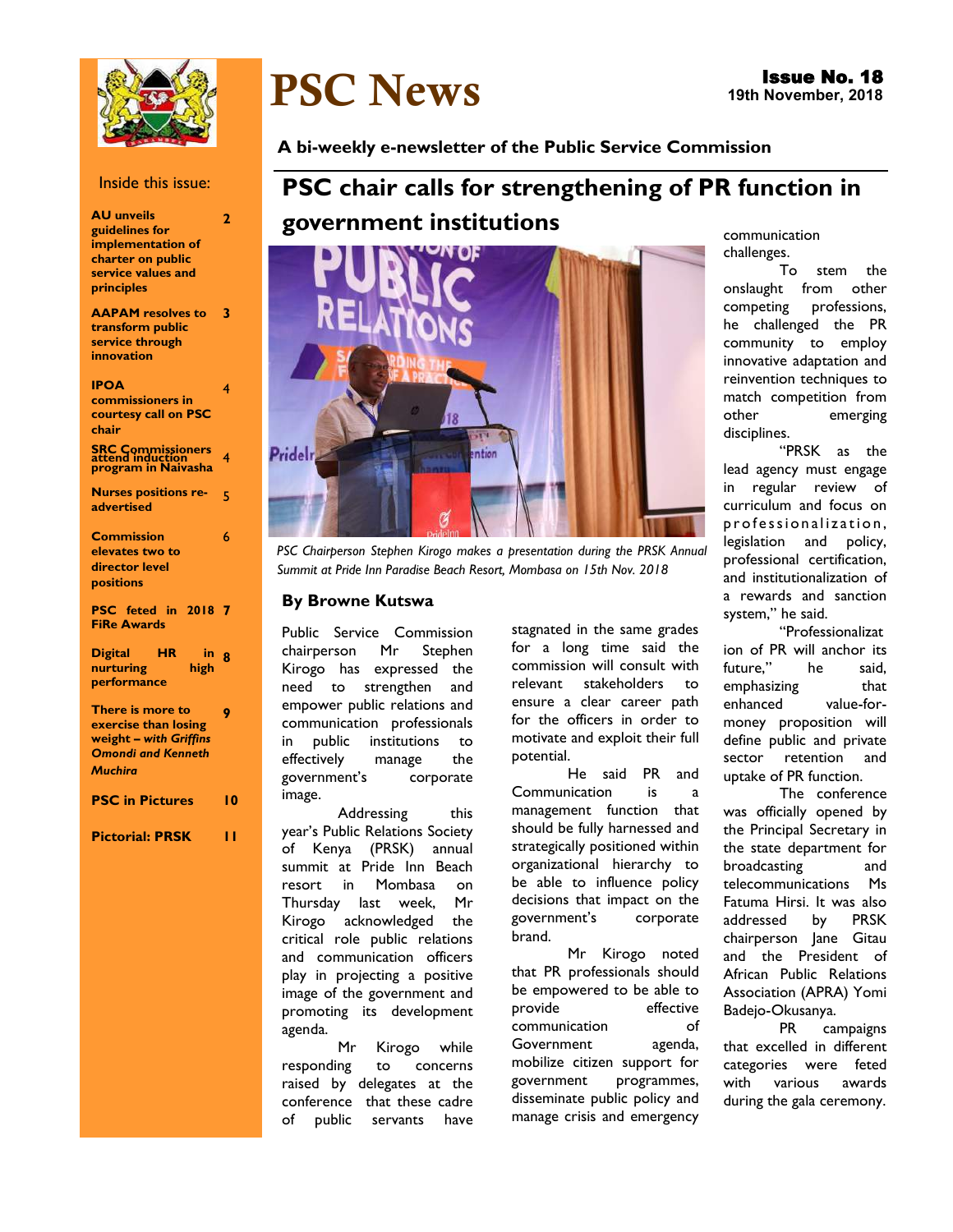**AU unveils guidelines for implementation of charter on public service values and principles** 

## **By Pauline Muriuki**

The First Conference<br>
of States Parties to<br>
the African Charter<br>
on the Values and<br>
Principles of Public Service he First Conference of States Parties to the African Charter on the Values and and Administration was held on  $12<sup>th</sup>$  and  $13<sup>th</sup>$  November 2018 in Nairobi, Kenya.

The main objective of the conference was to formally constitute the Conference of Parties to foster cooperation and solidarity among State Parties in the implementation of the Public Service Charter.

The Conference of State Parties also facilitates the creation of a conducive environment for good governance and the delivery of quality public service on the continent through the harmonization of policies and laws of state parties.

**Delegates** 

acknowledged that the effectiveness of the Charter lies in its implementation and in the translation of its provisions to assure effective public service delivery and winning the fight against corruption in Africa.

The delegates agreed to adopt the Guidelines on the implementation of the African Charter and considered ways to use the Guidelines for reporting



Delegates pose for a photo during the First Conference of State Parties to the African Charter on Values and Principles of Public Service held at the Kenya School of Government. Seated in the middle is the cabinet secretary for public service, youth and gender affairs Prof Margaret Kobia and PSC chairperson Stephen Kirogo (second right)

purposes. They called upon States Parties to explore ways of enhancing cooperation and solidarity among States Parties in deepening the domestication of the African Charter.

Participants at the meeting were Ministers and senior officials from Algeria, Burkina Faso, Burundi, Cote C'ivoire, Republic of congo, Kenya, Lesotho, Mali, Malawi, Mozambique, Namibia, Rwanda, South Africa, Tanzania and Zambia.

Also in attendance were representatives from the African Association of Public Administration and Management (AAPAM) and the African Management Development Institutes Network.

PSC Director for Compliance & Quality Assurance Mr Simon

Wachinga participated in the experts' session on the first day of the conference to develop the implementation guidelines for the African Charter on Values and Principles of the public service and administration. On the second day the PSC Chairperson Mr Stephen Kirogo and the CEO Dr Alice Otwala participated in the main Conference of Ministers of Public Service State Parties to ratify the Charter.

Member countries were encouraged to volunteer to host the Second Conference of State Parties in 2020.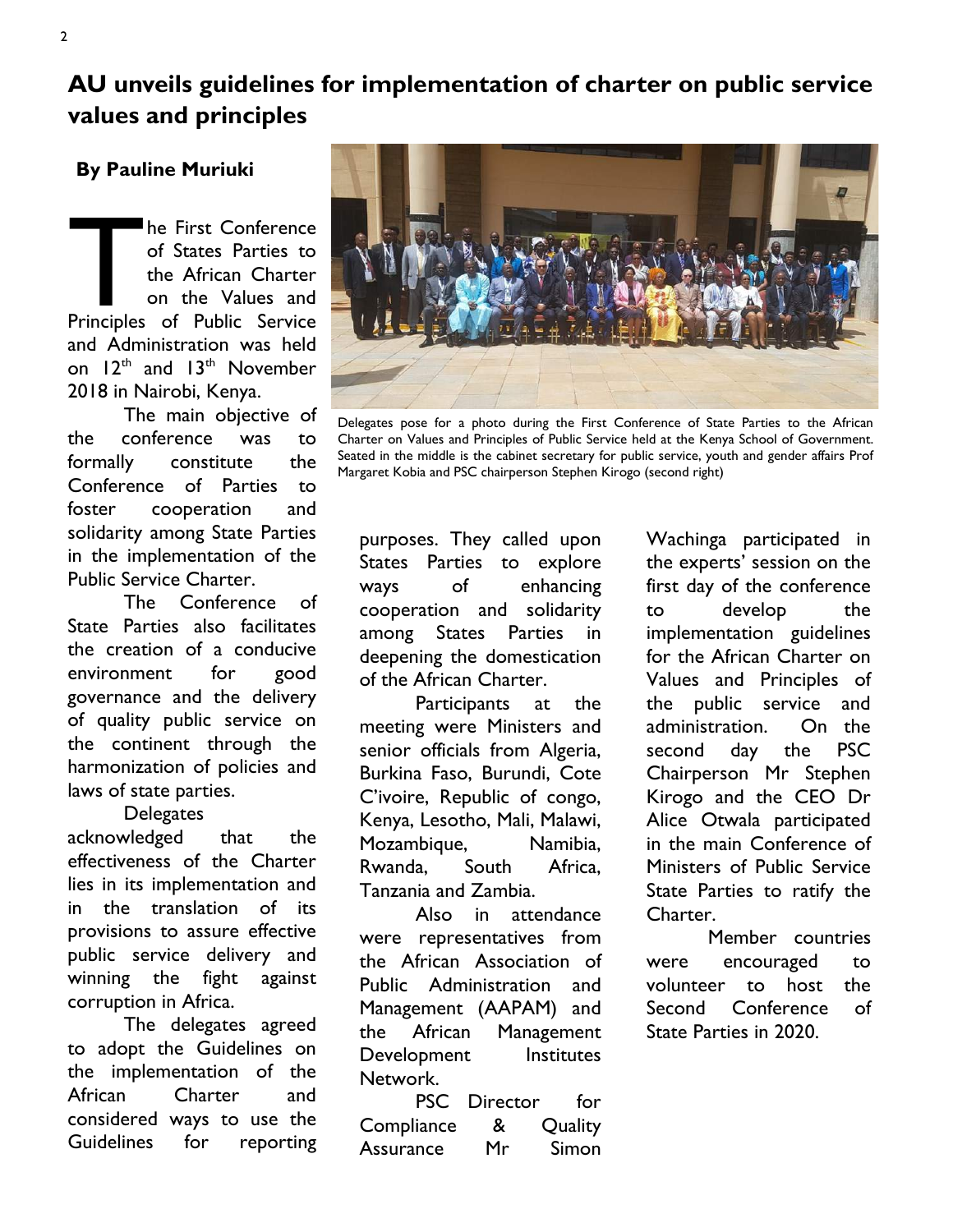# **AAPAM resolves to transform public service through innovation**



PSC Commissioner Titus Ndambuki (seated right) in a group photo with other delegates during the 39th AAPAM roundtable conference held in Botswana from 6th to 9th November 2018. On his right is Kenya School of Government Director General Dr Ludeki Chweya

#### **By Browne Kutswa**

The 39<sup>th</sup> Annual<br>
Roundtable Conference<br>
of the African<br>
Association for Public<br>
Administration and Management he 39th Annual Roundtable Conference of the African Association for Public (AAPAM) ended in Gaborone, Botswana with a resolution to transform the African public administration and leadership through innovation and integration.

Delegates at the threeday conference also agreed to ensure that all training institutions in member countries focus on ethics and professionalism to combat the menace of corruption. Member countries were urged to shift focus away from public service employment to creating an enabling environment for the private sector to thrive as a strategy for addressing youth unemployment.

The conference was held from 6<sup>th</sup> to 9<sup>th</sup> November 2018

and officially opened by Botswana's minister for Presidential Affairs, Governance and Public Administration Dr Mokgweetsi Masisi. Dr Masisi noted the centrality of public administration in meeting the needs of the citizens adding that public administration drives growth and is the engine of development.

In attendance were over 500 delegates from 28 African countries comprising Ministers and Deputy Ministers; heads of Public/Civil Services and Secretaries to Cabinet: Permanent/Principal Secretaries, Chairpersons and Commissioners of Public Service Commissions; Heads of Management Development Institutes; Development Partners; Representatives of Statutory Institutions; Scholars and researchers, practitioners and AAPAM Young Professionals.

Among the delegates were PSC Commissioner Titus Ndambuki and Kenya School of Government Director General Dr Ludeki Chweya.

The Kenya Association of Public Administration and Management (KAPAM) whose executive secretary is the Director General of the Kenya School of Government presented a status report for the year 2018.

During the elections that were held for the association's new office bearers, Dr Francis Owino, Principal Secretary in the Ministry of Public Service, Youth and Gender Affairs was elected Vice President of AAPAM head office in Nairobi. Zambia took the presidency of the association while Morocco was elected to the deputy president position.

The conference called on public servants to be innovative and creative in the way they deliver services to the citizens.

"The Sustainable Development Goals will only be achieved when people have the mindset to change, concerned for the future generation, are innovative and have a deep sense of belief in collaborative partnership," reads the communique issued at the end of the conference.

The conference acknowledged that putting more efforts in innovation, deepening integration and ensuring inclusive growth will move the continent from its current marginalization to take its rightful place among members of the international community.

The next roundtable conference will be held in Cairo, Egypt next year.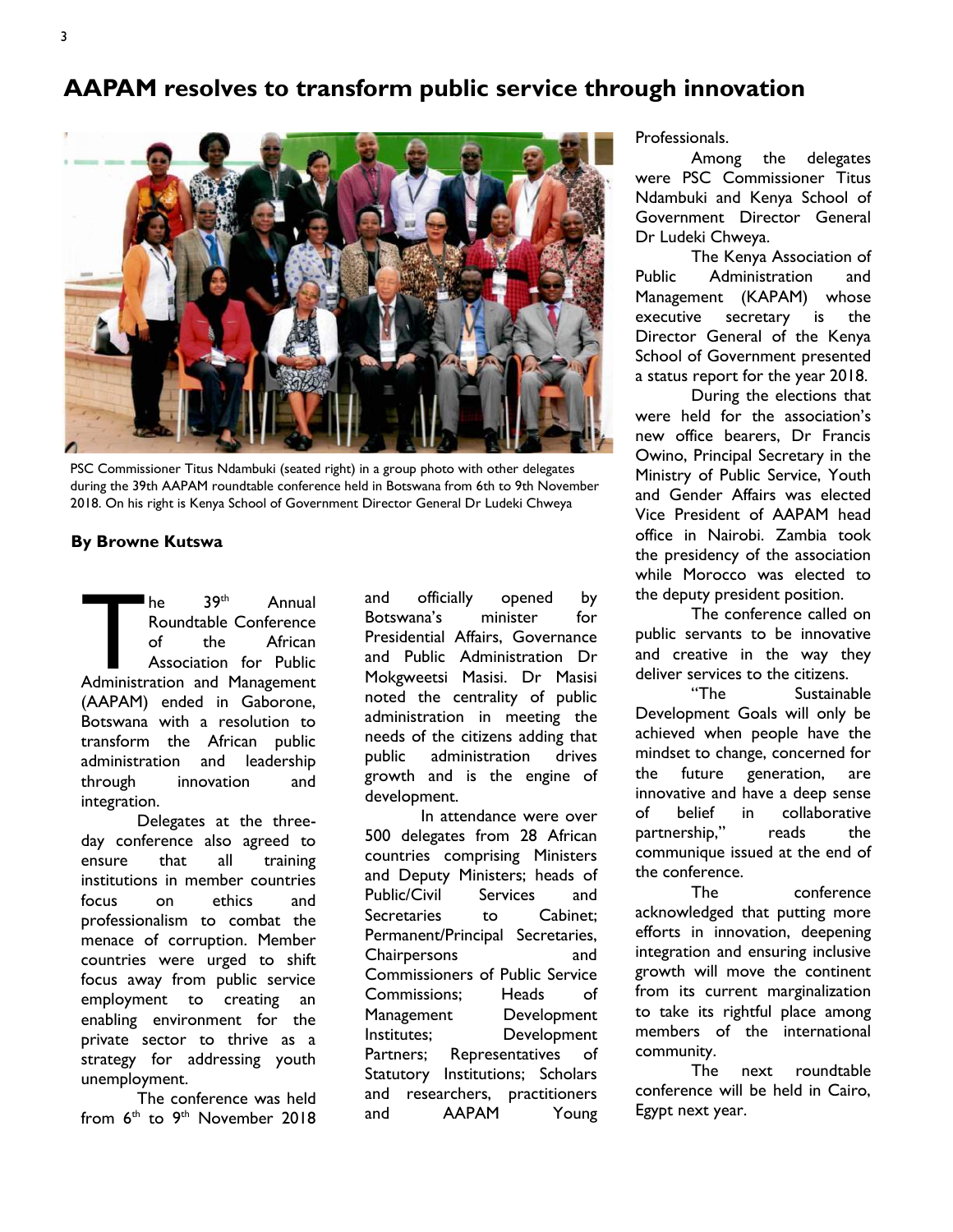# **IPOA commissioners in courtesy call on PSC chair**

#### **By Pauline Muriuki**

The recently appointed<br>
commissioners of the<br>
Independent Policing and<br>
Oversight Authority<br>
(IPOA) made a courtesy call to the he recently appointed commissioners of the Independent Policing and Oversight Authority Chairperson Public Service Commission Mr Stephen Kirogo.

The IPOA Chairperson Mrs Anne Makori led a team of commissioners from IPOA to pay a courtesy call on 12<sup>th</sup> November 2018. Mrs Makori acknowledged the critical role played by Public Service Commission in the management of human resources.



*The Independent Policing Oversight Authority Chairperson Mrs. Ann Makori (left) and PSC Chairperson Mr Stephen Kirogo perusing some documents in the Commission boardroom during the courtesy call by IPOA on 12th November 2018*

management of numan resources.<br>The IPOA team briefed the the the state of the functions and how they intend to effectively deliver on their mandate.

The PSC Chairperson Mr Stephen Kirogo congratulated the IPOA team on their appointment and challenged them to collaborate with Public Service Commission and other commissions handling human resource issues to enhance service delivery and productivity in the public service.

Also present during the meeting was the Deputy Commission Secretary Corporate Services Mr Simon Rotich.

# **SRC Commissioners attend induction program in Naivasha**

**By Pauline Muriuki**

two-day induction<br>programme was<br>conducted for the<br>Commissioners of the Salaries two-day induction programme was conducted for the newly appointed and Remuneration Commission at the Great Rift Resort, Naivasha from  $31^{st}$  October to  $2^{nd}$ November 2018.

The Public Service Commission Chairperson Mr Stephen Kirogo delivered the keynote address during this event.. He congratulated the Commissioners on their appointment after successfully going through the rigorous interview and parliamentary vetting processes.

In his presentation titled "*Public Service Transformation for National Development*", Mr Kirogo stated that the Public Service is of vital national interest. "How well



*Lyn Cherop, Chairperson Salaries and Remuneration Commission* 

it performs and how efficiently it operates are of critical importance to the lives of every citizen and the wellbeing of the country as a whole," he said.

To the newly appointed team, Mr. Kirogo emphasized three key areas of public service transformation that can drive the

agenda of making Kenya a developed country a reality. These areas are: improving productivity and service delivery; leveraging on Information, Communication and Technology (ICT); and managing talent in the public service.

For the new SRC team, improving productivity and service delivery was highlighted as one area that would enable the public service to fulfil its mandate. This would be done by improving productivity of public servants; aligning public sector expenditure with core service delivery activities; and ensuring better results for public service delivery programs.

Another key area highlighted to the team was the need to leverage on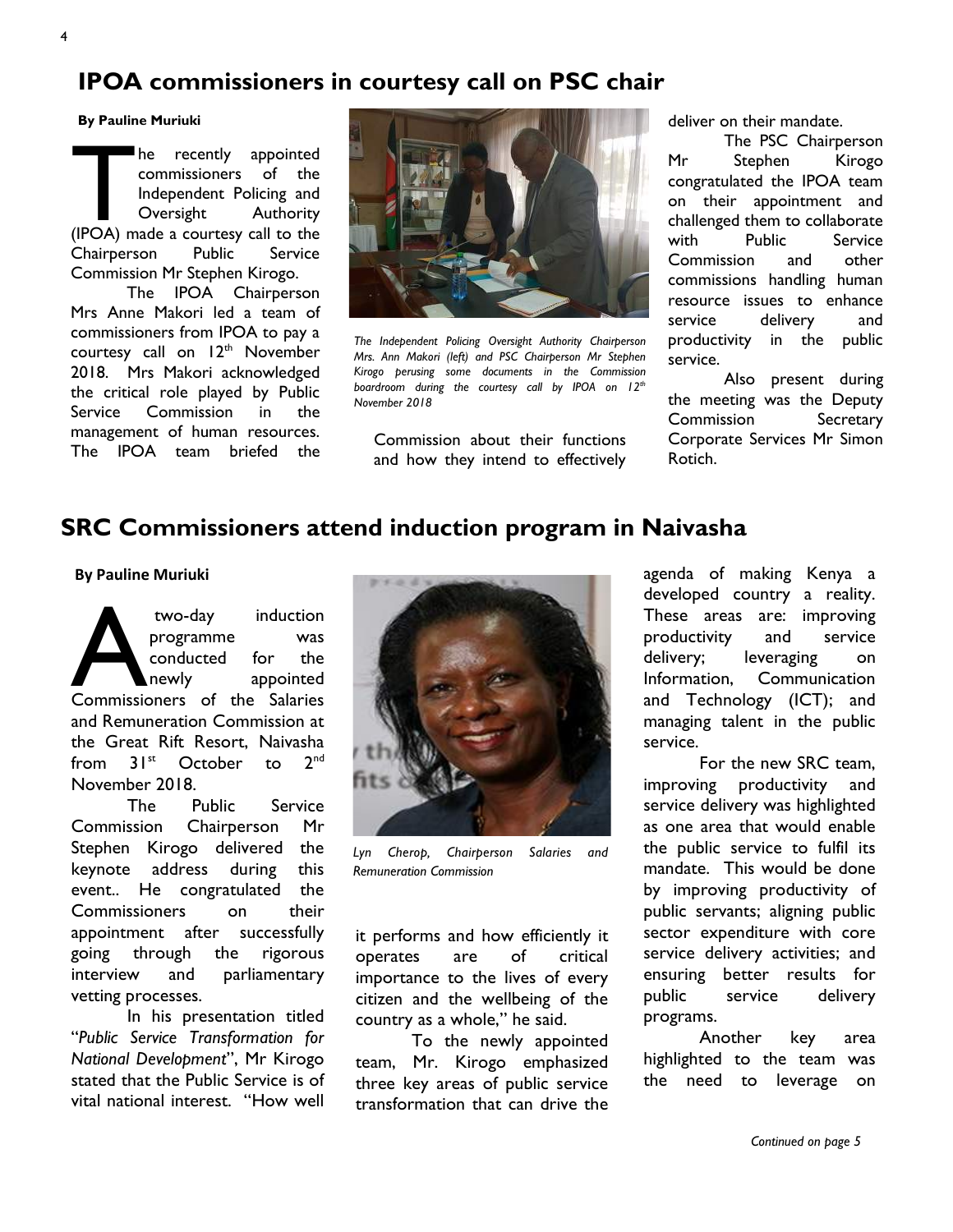# **SRC Commissioners inducted**

*From page 4*

information, communication and technology in order to deliver public services more competitively

Noteworthy also was the need to attract, develop and retain talented individuals to meet future demands of the rapidly evolving work environment.

Mr Kirogo reiterated that the public service occupies a central place in Kenya's development.

He added that one major determinant of success will be the trust the citizens have on public servants to deliver on government promises. There is therefore need to work together as one public service, and upholding the highest standards of integrity.

The new team of SRC Commissioners was sworn into office on 26<sup>th</sup> September 2018 following successful vetting by Parliament in August 2018. The SRC Chairperson Lyn Cherop, together with Commissioners Hon. Dalmas Otieno, Dr Leah Mumbua, John Monyoncho, Margaret Sawe, Dr Amani Yuda Komora, Sophie Moturi, and Peris Ashubwe will serve for a six year term.

# **Nurses positions re-advertised**

#### **By Badi Khamis**

The Public Service<br>
Commission re-<br>
advertised 120<br>
positions of nurses in<br>
the Ministry of Health on 30<sup>th</sup> he Public Service Commission readvertised 120 positions of nurses in October 2018. Prospective candidates had until  $13<sup>th</sup>$  of November 2018 to apply to be considered.

The vacancies were first advertised in April 2018 and attracted 5000 applicants. Those who had initially made their applications were required to apply afresh.

The nurses' recruitment is aimed at boosting affordable health care which is one of the government's Big 4 agenda and also a target for realization by the year 2022.

The successful candidates will be deployed to Mathari National Teaching and Referral Hospital.

For appointment to

these positions candidates were required to possess either a diploma in Kenya Registered Community Health Nursing, Kenya Registered Nursing or Kenya Registered Nursing/ Mental Health and Psychiatry from recognized institution. In addition, prospective candidates will be required to have a registration certification issued by the Nursing Council of Kenya and a valid practicing license from the Nursing Council of Kenya.

Being an entry and training grade, officers at this level will work under supervision of a senior officer. The duties and responsibilities will entail assessing, planning, implementing nursing interventions and evaluating patient's outcomes.

Other responsibilities will include providing appropriate healthcare service including integrated management of childhood illnesses, immunization, ante-natal care and delivery, providing health education and counselling to patients and clients appropriately. Also advertised were entry level positions for Medical Records Officers, Nutrition Officers, Radiographers, Technical Instructors, ICT Officers and Printers.

People with disabilities, the marginalized and minorities are encouraged to apply.

The advertised positions were posted on the Public Service Commission's website and interested candidates were required to submit their applications online or download and fill PSC2 forms Revised 2016 and submit them to the Secretary/CEO Public Service Commission.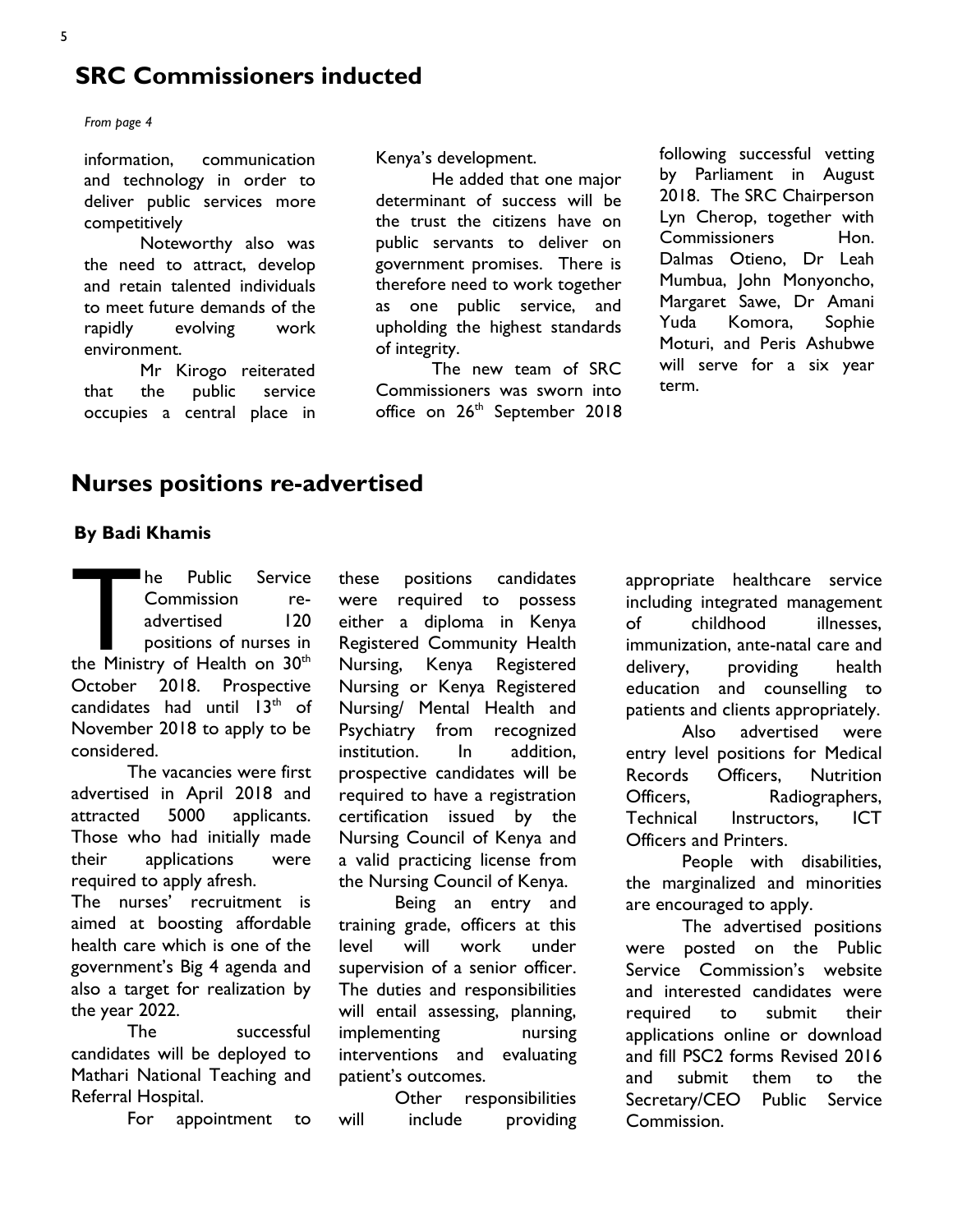# **Commission elevates two to director level at PSC**

## **By Pauline Muriuki**

s Joan Machayo and<br>Mr Gerald Kuhaka<br>have been<br>director level positions at Public s Joan Machayo and Mr Gerald Kuhaka have been promoted to Service Commission with effect from November 2018.

Ms Machayo is now the Director Human Resource Management and Development, while Mr Kuhaka has been confirmed to the position of Director Corporate Services.

Prior to her appointment, Ms Machayo served as Deputy Director Human Resource management and Development before she was appointed on acting capacity as Director. Ms Machayo's career in the civil service spans 28 years, having joined the service in 1990.

She has been instrumental in the formulation of several human resource management policies in the service. She is Secretary to three committees in the Commission, Secretary to the Board of Trustees (pension matters) at PSC, and assists the Commission in issues of dispute resolution and industrial relations. She represents the Commission and the Chief Executive Officer at high level stakeholders' workshops and meetings.

Ms Machayo holds an MA in Business Administration (HRM option) and a Bachelor of



Ms Joan Machayo, Director Human Resource Management and **Development** 

Arts degree. She is a member of three professional bodies: Certified Public Secretary, Institute of Human Resource Management and African Association of Public Administration and Management (AAPAM).

In addition, she is a published author in peer review journals and her papers have been selected for presentation in two international forums for the public service.

Prior to his appointment, Mr Kuhaka was the Deputy Director Corporate Services and also held the position of director in an acting capacity. Mr Kuhaka's career as a civil servant spans 27 years. He joined the service in 1991 and has risen through the ranks over the years to his current position. He has played a key role in the infrastructural



Mr Gerald Kuhaka, Director Corporate Services

improvements of the Commission and transformation of the transport and general administrative services since the year 2005.

Mr Kuhaka is Secretary to several committees of Corporate Services. He has received five awards in the service since the year 1997 to 2014, including one promotion on merit in the year 2011 for exemplary performance of duties. He is in possession of MA Public Sector Management, BA Government and Economics, among other qualifications.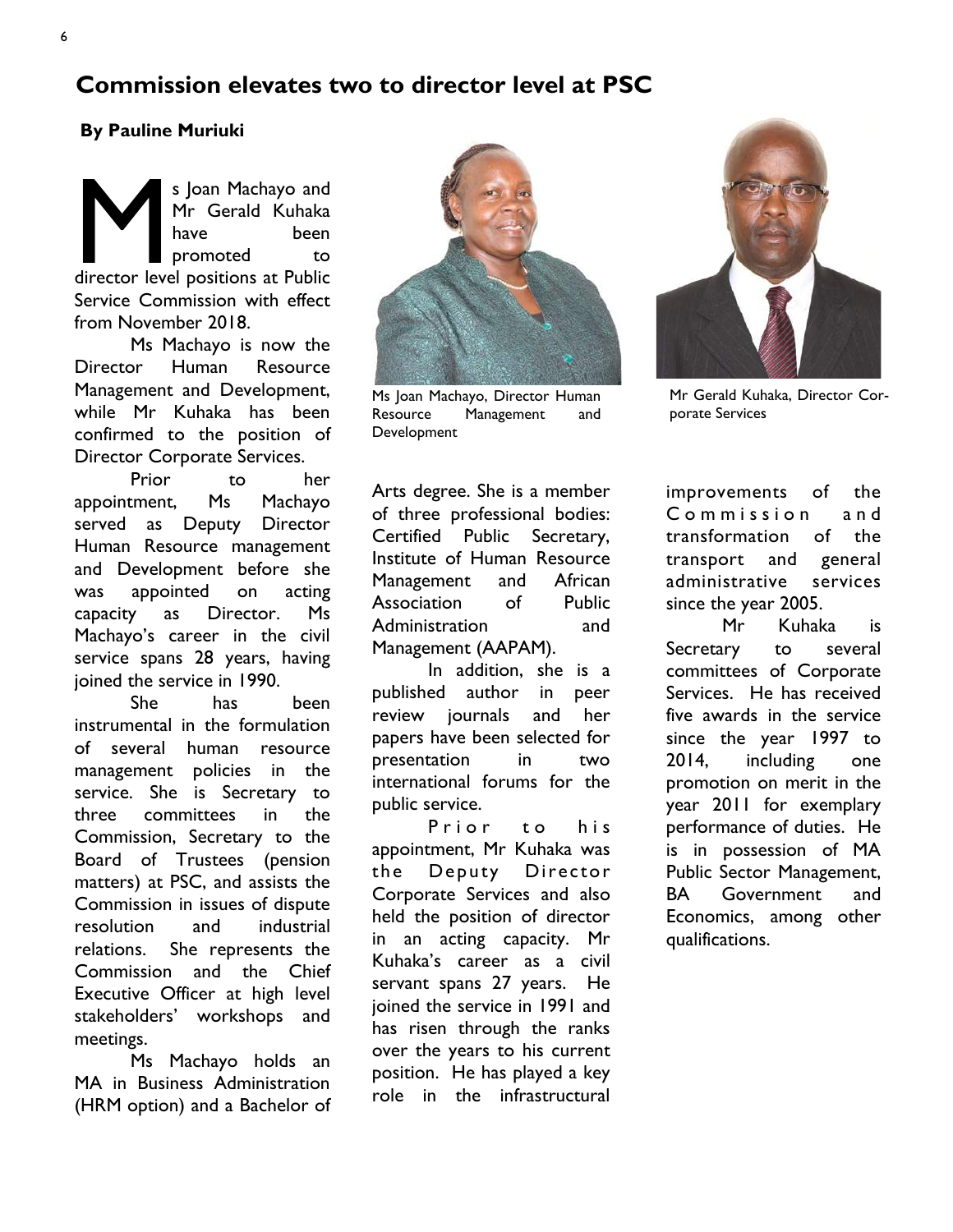# **PSC feted at 2018 FiRe Awards**

## **By Pauline Muriuki and Badi Khamis**

Whic Service<br>
Commission scooped<br>
the second runners up<br>
position in the<br>
Independent Offices and ublic Service Commission scooped the second runners up position in the Constitutional Commissions Category during this year's FiRe (excellence and financial reporting) Award. The Controller of Budget emerged the winner during the Gala Dinner held on Friday 16th November 2018 at the Carnivore Grounds.

. A total of 456 institutions submitted their bids for the awards out of which 364 were from public institutions while 92 came from the private sector.

The award is a result of a rigorous evaluation procedure based on globally accepted principles and best practice standards, which include International Financial Reporting Standards (IFRSs), best practices in governance and corporate citizenship as well as other requirements that are specific to a particular reporting entity.

In his opening remarks the chairperson FCPA Julius Mwatu said that the evaluation process helps in prudent management and monitoring of public finance.

The chief guest was CPA Biraro Obadiah, Auditor General of the Republic of Rwanda, who noted that the FiRe award is very important in ensuring accountants uphold the duty of trust.

The Award is open to all organisations that prepare annual reports and financial statements.



An official from Grant Thornton Audit Company (in pink shirt) presents a trophy to the PSC Chief Accountant Mr Julius Moturi as the Accountant Mr Johnfan Njoga (left), Chief Clerical Officer Accounts Mr Bernard Owich and another participant look on

"Apart from being a competition, the Award is also a healthy estimate for the compliance trends among corporate entities," said Mr Mwatu.

The awards whose theme was "Leveraging improved financial reporting and corporate governance for economic growth and development of the East African region" was aimed at promoting integrated reporting through enhancing accountability, transparency and integrity in compliance with appropriate financial reporting framework and other disclosures in governance, social and environmental reporting by private, public and other entities domiciled in East Africa.

The FiRe award is a joint initiative of the Capital Markets Authority (CMA), Nairobi Securities Exchange (NSE), Institute of Chartered Public Accountants of Kenya (ICPAK), and Public Sector Accounting Standards Board (PSASB). The main objective of the award is to strengthen financial markets and attract investment. Business entities are required to make disclosures of their activities to enable a wide range of stakeholders use such information in making economic decisions.

In 2017, Public Service Commission scooped the 2<sup>nd</sup> runners up place in the category of Independent Offices and Constitutional Commissions Reporting under IPAS Cash Sector Award.

At this year's edition, Public Service Commission was represented by the Chief Accountant Mr Julius Moturi, Accountant Mr Johnfan Njoga and Chief Clerical Officer, Accounts Mr Bernard Owich.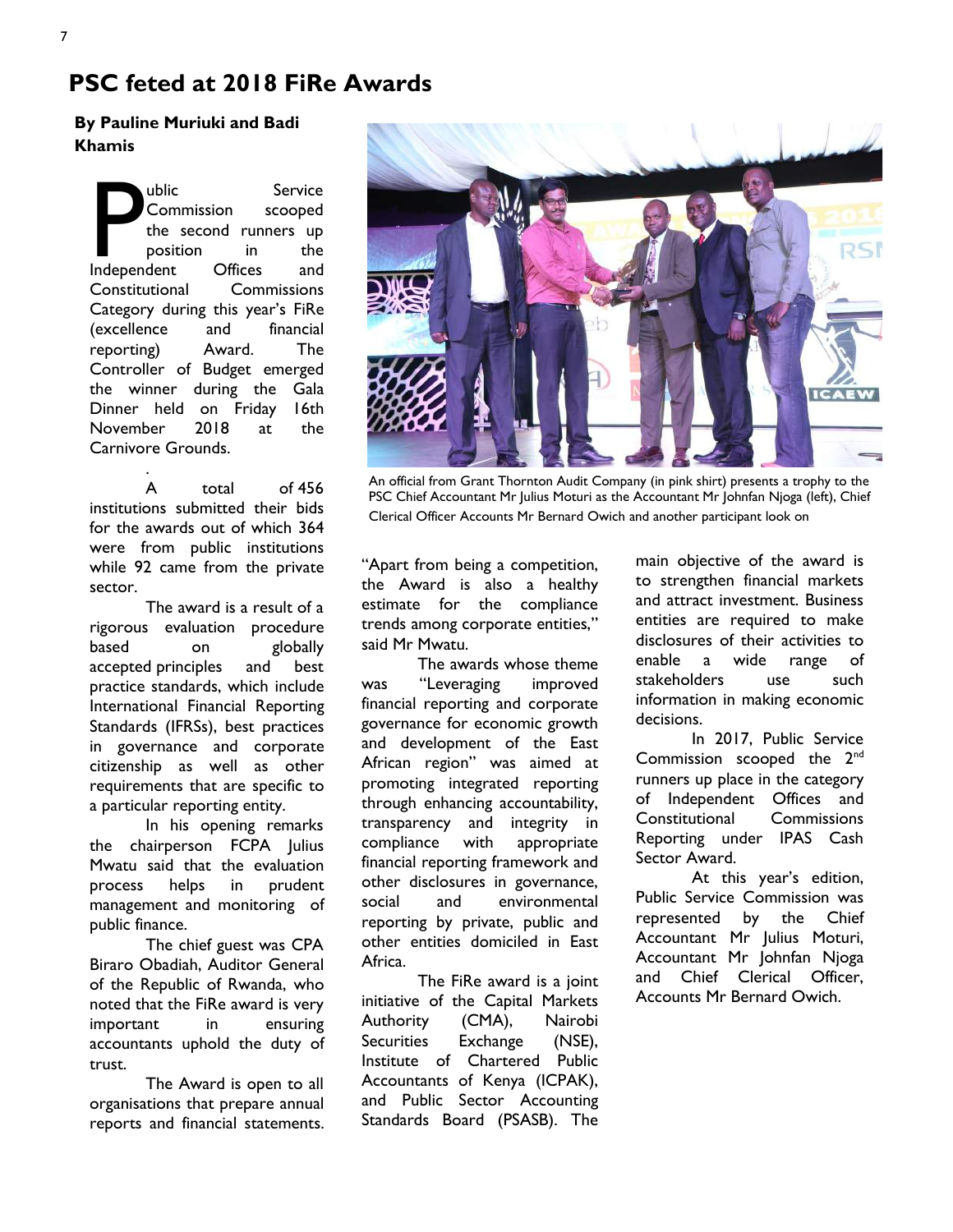# **Digital HR in nurturing high performance**

## **By Ruth Bosire**

igital HR<br>Practitioners are the<br>focus for solutions in<br>the delivery of a<br>Digital HR function workplace igital HR Practitioners are the focus for solutions in the delivery of a platform that nurtures high performance. Critical to look into is the emerging inevitable changes in HR Technology and how it is changing and influencing delivery and practice of HR services from the old traditional strategies in a fast paced and efficient way and how that can be inculcated into people as part of nurturing high performance at a given work place.

The outlook of the Digital HR for nurturing highperformance calls for a review of existing strategies, Digital HR & Service Delivery, and Digital technologies, which have radically changed lives, societies and experiences at work place. These changes, coupled with a dynamic workforce, have impacted organizations worldwide, which are increasingly diverse in gender, age, culture and nationality. Regionally in Africa, Nairobi is still significant, currently generating over 42% of the smart phone sales in the country." Change is inevitable!!! and technology is changing every single hour, our alignment to take advantage of this change and tools it brings with – is what will differentiate HR practitioners in the days to come.

Key in HR Service delivery at the digital Work

Space is; Creating tools for Digital Workspace in Talent Management & Engagement, developing a Digital strategy and models for transforming organization culture & mindset skewed for high performance.

Is our public service HRM service delivery model

**Current Public Service HR Model** Transactions and processes Systems with web browser access Paper-based forms moved to web forms Process-based design Periodic reports Analytics addons

on course in delivery of high performance? Comparative look on the current HR service delivery models and digital HR delivery at snap shot calls for either an overdrive or change of gear:

## **Digital HR Delivery** Integrated HR platform (policy, process, systems, operations) Mobile-first apps Digital design Human-centered, experience-driven design Real-time interactive dashboards Integrated analytics platform and dashboards



*Nine Digital HR delivery models for high performance*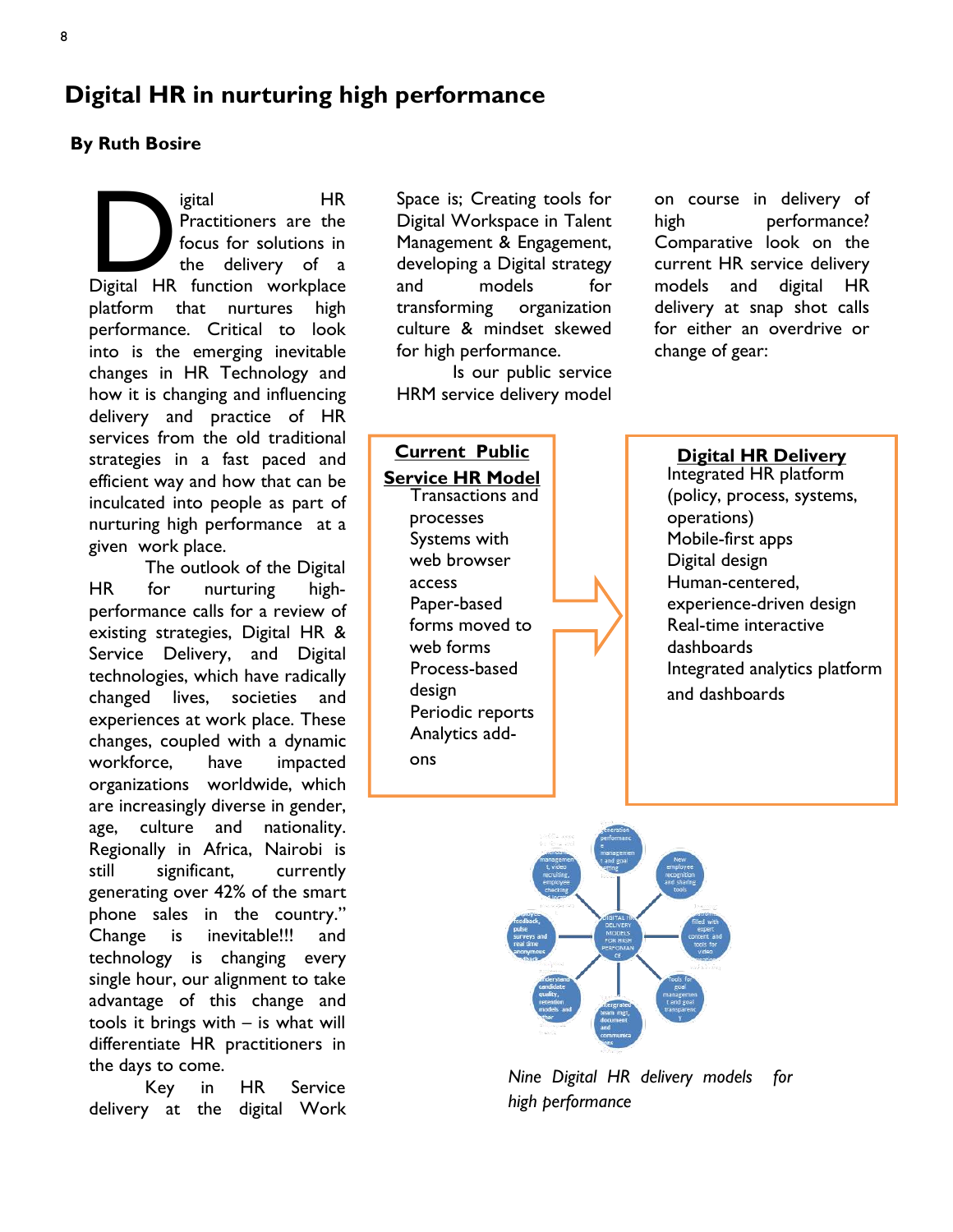# **There is more to exercise than losing weight –** *with Griffins Omondi and Kenneth Muchira*

Vou stand to gain<br>
more from<br>
exercising than just<br>
losing weight.<br>
Fitness is far more than just ou stand to gain more from exercising than just losing weight. losing that annoying extra pound around your waist. Neither is it just about building muscles and owning the coveted 'six-packs.' If you do not hear it from your doctor, your instructor will definitely mention that the greatest benefits that you get from exercising are hidden away from the naked eye, within our bodies.

Your heart, kidneys, blood vessels and lungs, just but to mention a few, are the biggest beneficiaries of an exercising body. Regular exercise rids blood vessels of excess cholesterol that builds up along their walls insidiously in an otherwise sedentary body. When fat settles around the heart and blood vessels, blood flow to the heart is slowed down or blocked in extreme cases. As a result, oxygen supply to the heart is scaled down and that's how heart problems begin. Sounds unnerving already? Luckily, you can avoid all that by simply moving around some more, and isn't that the reason we go to the gym?

The physical body appearance is therefore not enough a reason to determine whether you will



L-R: *Fitness instructors Mr Kenneth Muchira and Mr Griffins Omondi pose for a photo during a training session in the gymnasium*

start an exercise regime or not. There are many small bodied people whose cholesterol levels are blowing over the roof while a good number of what we would generally refer to as fat people are living comfortably with healthy hearts, excellent cholesterol levels and relatively strong bodies. Again the only difference between these two kinds of people being that the latter engage in exercise.

Today, most people that visit the P.S.C gymnasium can profess that weight loss is just but the icing on the cake

when it comes to benefits that they have gotten by exercising. Cases of backaches, knee problems, stiff necks, bloated stomachs, stiff muscles and many more have been reported to have stopped or subsided since commencement of exercise. As we approach this festive season, we urge you to consider giving exercise a try. What do you have to lose anyway?

*Griffins Omondi and Kenneth Muchira are fitness instructors at the PSC gymnasium*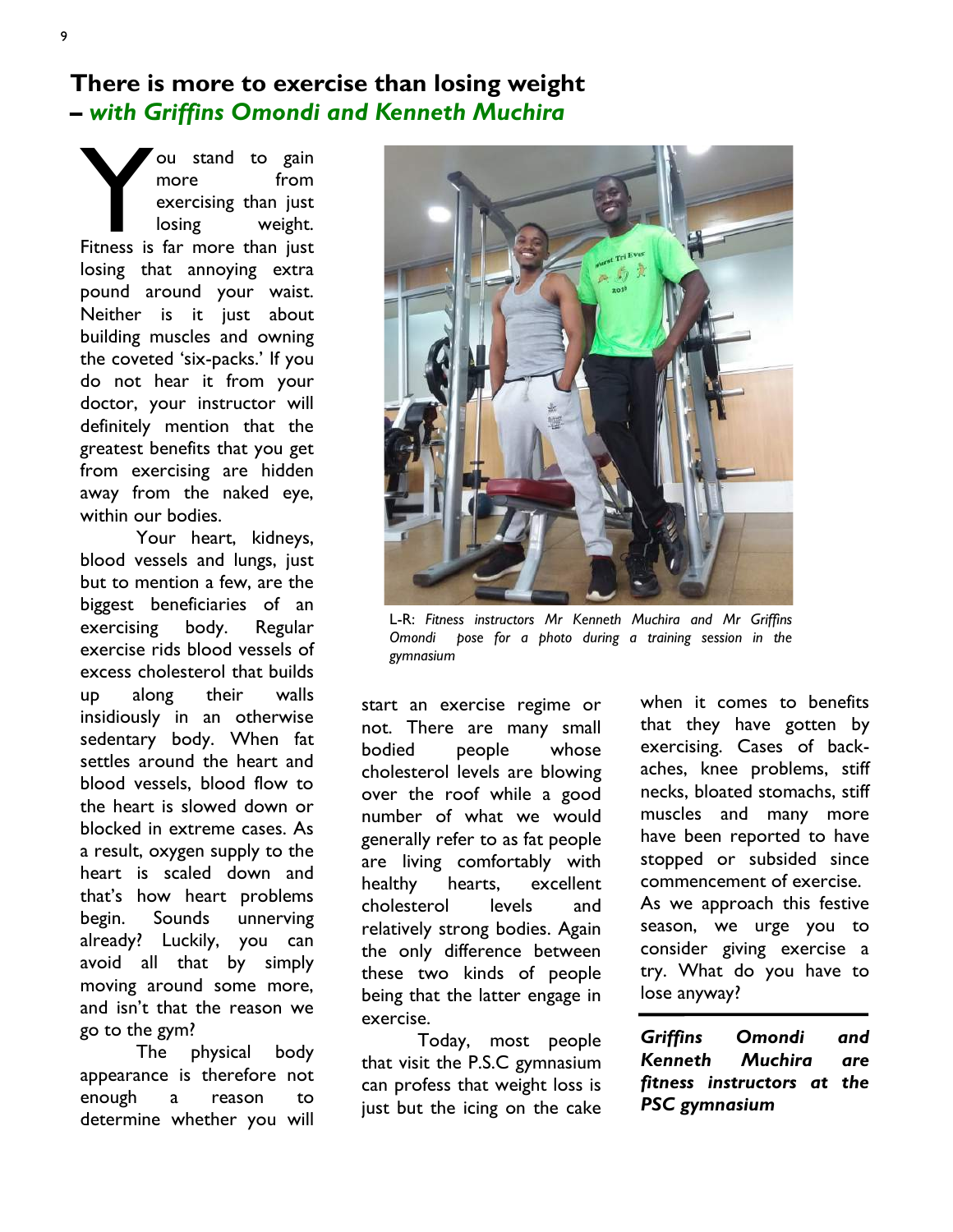## **PSC IN PICTURES**



*PSC Chairperson Stephen Kirogo (left) is received by broadcasting and telecommunications principal secretary Ms Fatuma Hirsi (right), PRSK President Jane Gitau, APRA President Yomi Badejo-Okusanya and acting director of public communications in the ministry of ICT Ms Eunice Muthamia at Pride Inn Paradise Beach Resort, Mombasa* 



*L-R: Edwin Buhere, David Herbling, Ruth Musembi, Browne Kutswa, Jane Gitau, ICT PS Fatuma Hirsi, Mr Kirogo, Eunice Muthamia, Badejo-Okusanya and Abraham Mulwo during the PRSK Excellence Awards Gala Dinner at the Pride Inn Paradise Beach Resort, Mombasa, 16th Nov. 2018*



*L-R: Cabinet Secretary for public service, youth and gender affairs Prof. Margaret Kobia, former Prime Minister Raila Odinga's wife Ida Odinga and PSC CEO Alice Otwala during a mega fest youth outreach campaign at Stima Sportsground in Nairobi*



*PSC Commissioner Titus Ndambuki (right) with other delegates attending the 39th Annual Roundtable Conference of AAPAM in Gaborone, Botswana from 6th to 9th November 2018*



*Principal Human Resource Management Officer Ms Rose Kariuki (centre) receives a cash token contributed by members of staff from Assistant Director Administration Mr John Opondo following the passing on of her father. Also pictured is Senior Executive Secretary Nancy Kongo.*



**PSC Chief Accountant Julius Moturi (left) and Chief Clerical Officer Bernard** *Owich hold the runners-up trophy that PSC won at the FiRe Awards ceremony held at the Carnivore grounds, Nairobi on 16th November 2018*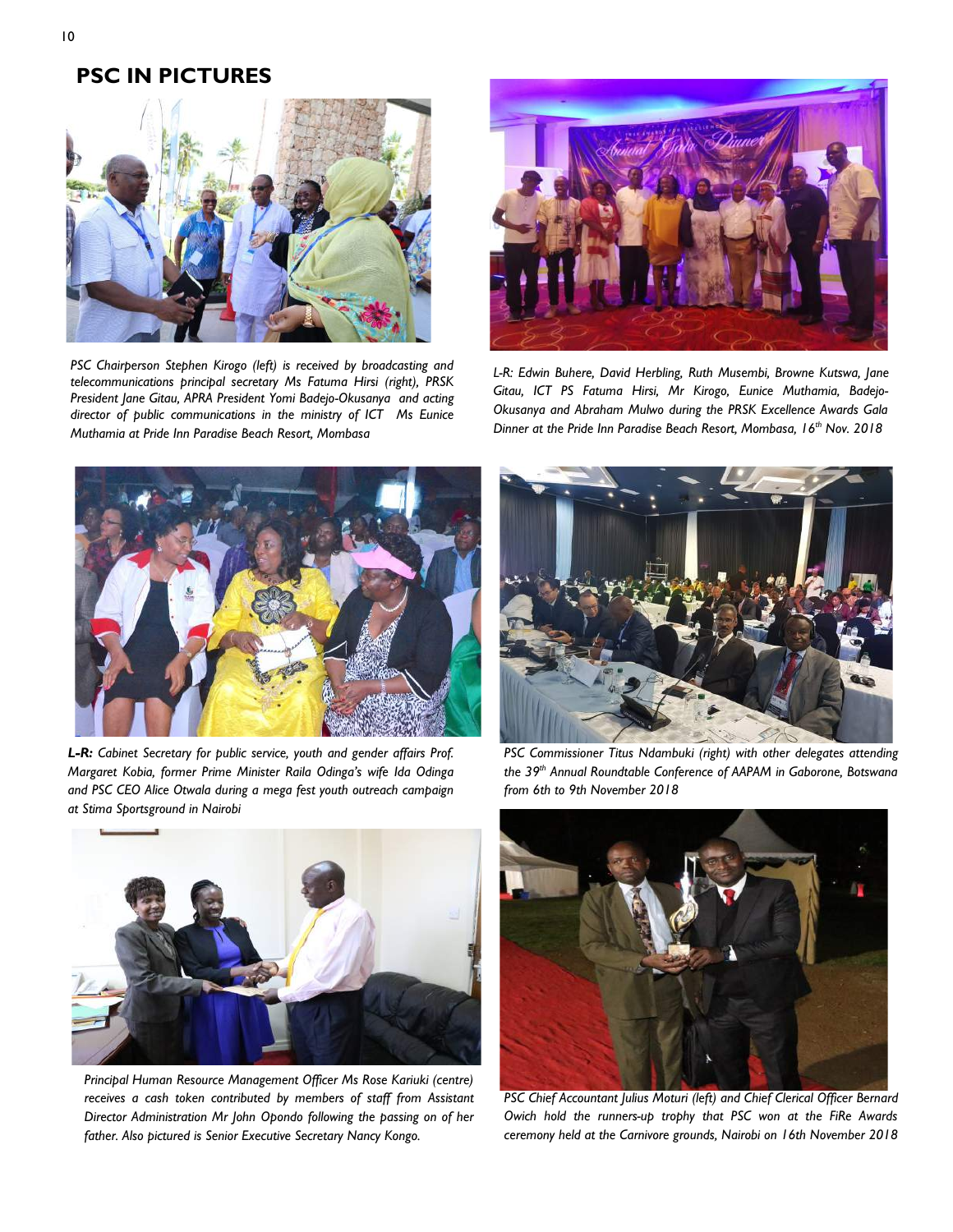# **PUBLIC RELATIONS SOCIETY OF KENYA (PRSK) ANNUAL SUMMIT AND AWARDS GALA CEREMONY, PRIDE INN HOTEL MOMBASA, 15TH NOV 2018**



*Right: PR matters te-a-tete* 



*Right: PRSK excellence awards panel of judges- from left David Herbling, Ruth Musembi, Browne Kutswa and Dr Abraham Mulwo (right) pose for a photo with PSC chairperson Stephen Kirogo (second right)* 

*Left: APRA President Yomi Badejo-Okusanya (right) presents a commemorative T-shirt to PSC Chair Stephen Kirogo for the upcoming African Public Relations Associations (APRA) Summit to be held in Kigali, Rwanda next year as PS Fatuma Hirsi (left) and PRSK President Jane Gitau look on.*





*Left: Mr Kirogo presents an award to one of the winners during the gala night*